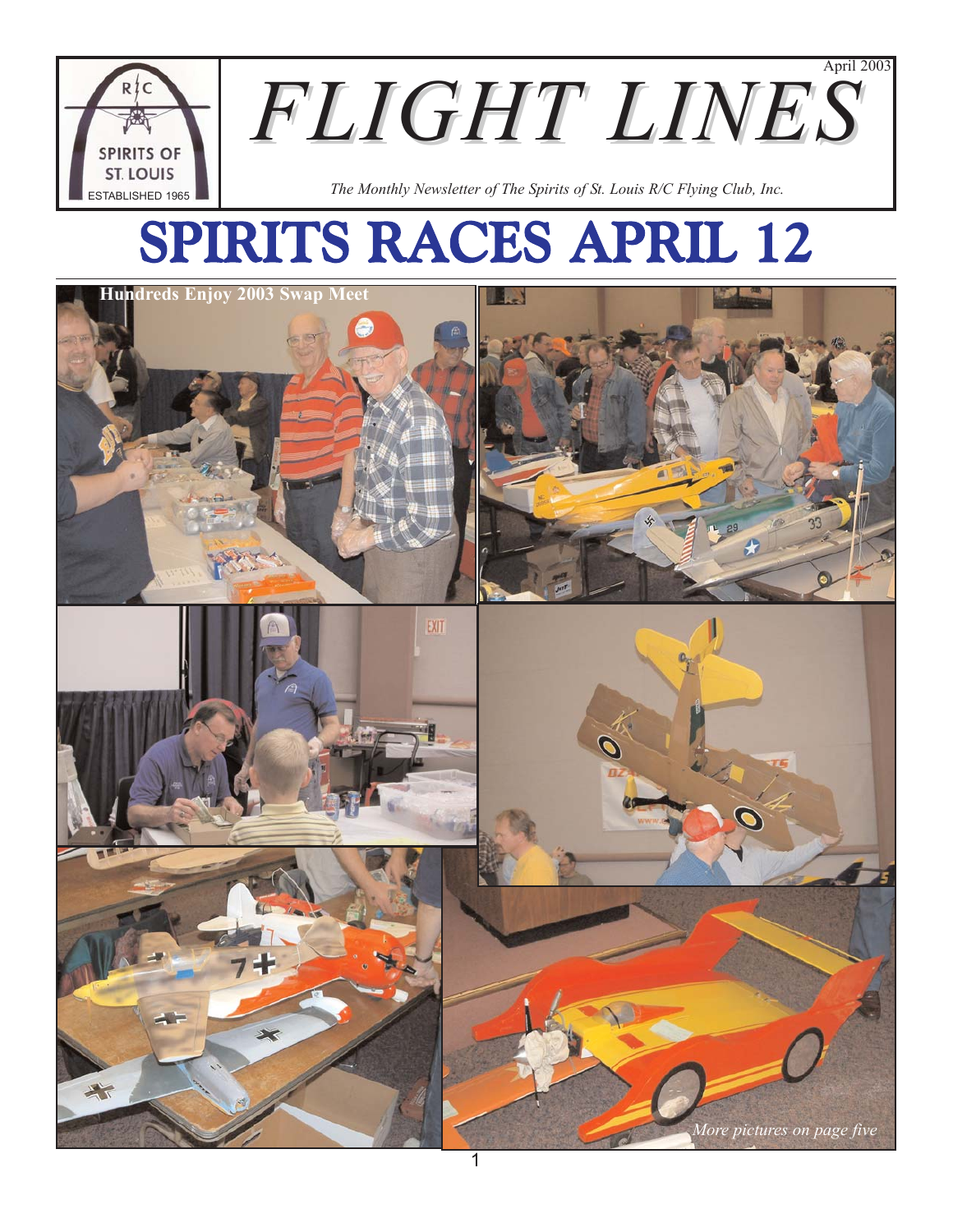## **PRESIDENT'S NOTES:**

#### *By Steve Cross*

I sure hope you had a chance to go to the Swap Meet on the 15th. There were about 600 people that came through the door and they had some great planes and stuff to look at and buy. I think we made a record profit for this year's event! A great big Thank You goes to everyone who helped make the Swap Meet a success, in particular Ralph Amelung and George Cooper for cooking the hamburgers the night before, Don Fitch for organizing and scheduling the concession stand workers, and George Cooper and Steve Ramonczuk for helping set up the concession stand and for setting up all the tables in the room. And we can't overlook Les Richman who stayed well after everyone else was gone to settle up all the money between the Spirits and the Phantom Flyers. Great job, everyone!

Are you getting ready for our first Four-Star 40 race on April 12th? This race will kick off our season of contests and events, and don't forget that we have approved some changes for this year. We will no longer charge an entry fee for the races and we have allocated substantially more money for prizes for these events. And remember, we will also be awarding prizes at the end of the season based on points accumulated for participating in our events throughout the year. And it will not matter if you were a participant or if you were a worker. So come on out in April and either fly your Four-Star 40 or help with the races. You'll have a great time either way!

Better hurry up and finish those winter building projects! Spring has just about sprung and we are starting to have some really great flying days. I can't wait to see all the new planes. I've got three new ones of my own that are waiting for that maiden flight!

> *See you at the field! Steve Cross*

## **MEETING MINUTES: FEBRUARY 12, 2003**

*By Walt Wilson,*

**Members signed in:** 29 members and three new member applicants were present.

**Secretary's Report:** Minutes were accepted as published in last month's Flight Lines. It was later noted by President Steve Cross that there will be no entry fees charged at any of our events this year. Last month's minutes stated that the amount of the entry fee would be left up to the Contest or Event director.

**Treasurer's Report:** The Treasurer's Report was accepted as presented.

**Field Report:** George Cooper reported the first mowing is anticipated to be April 5th. He also asked for four more members to volunteer for grass cutting. We have seven teams, but one more would lighten the work load for everyone. See page four for the Field Report and other information about getting on a team.

**Safety Report:** Ralph Amelung was not present due to illness. Don Fitch reported that there are no safety issues to be discussed at this time.

**Activities Report:** Activities Chairman Vic Bunze noted that there will be a Warbirds and Four-Star 40 race on April 12. He also noted that we have a full schedule of diversified events planned that should offer something for everyone who wants to participate. See page ten for the scheduled events.

**Swap Meet:** Don Fitch reported that Ralph Amelung has the food ready to go. A few last-minute volunteers added their names to the work list at the meeting. Early admission will be limited to people working the early schedule and hobby shop personnel. Sellers will not be admitted until 11:00 A.M. and the general public will not get in until 11:30 A.M. A list of personnel who may enter before 11:00 A.M. is being established by Steve Cross and his Boeing counterpart. Others will not be admitted until the scheduled opening times!

### **OLD BUSINESS:**

**Contests:** Paul Geders inquired about the planned entry fees. Steve Cross reiterated that there will be no entry fees charged for any contests or flying events and the Contest or Event Director is authorized to spend up to \$200.00 on prizes for each activity.

## **NEW BUSINESS:**

**None noted.**

#### **New Member Applicants:**

| Name             | <b>Phone Number</b>    |
|------------------|------------------------|
| Dion Cini        | 314-935-3575           |
| Bob Werderitsch  | 636-379-5974           |
| <b>Bud Becht</b> | 636-561-3377           |
|                  | $\cdot$ 11 $\cdot$ 1 1 |

All were unanimously accepted by the members present.

#### **Meeting Activity:**

Don Fitch gave a presentation on design and testing of potential designs for the upcoming "Build-N-Fly" contest. He showed how proper balance effected performance and how to find the correct center of gravity on various wing planforms. *(Continued on the next page)*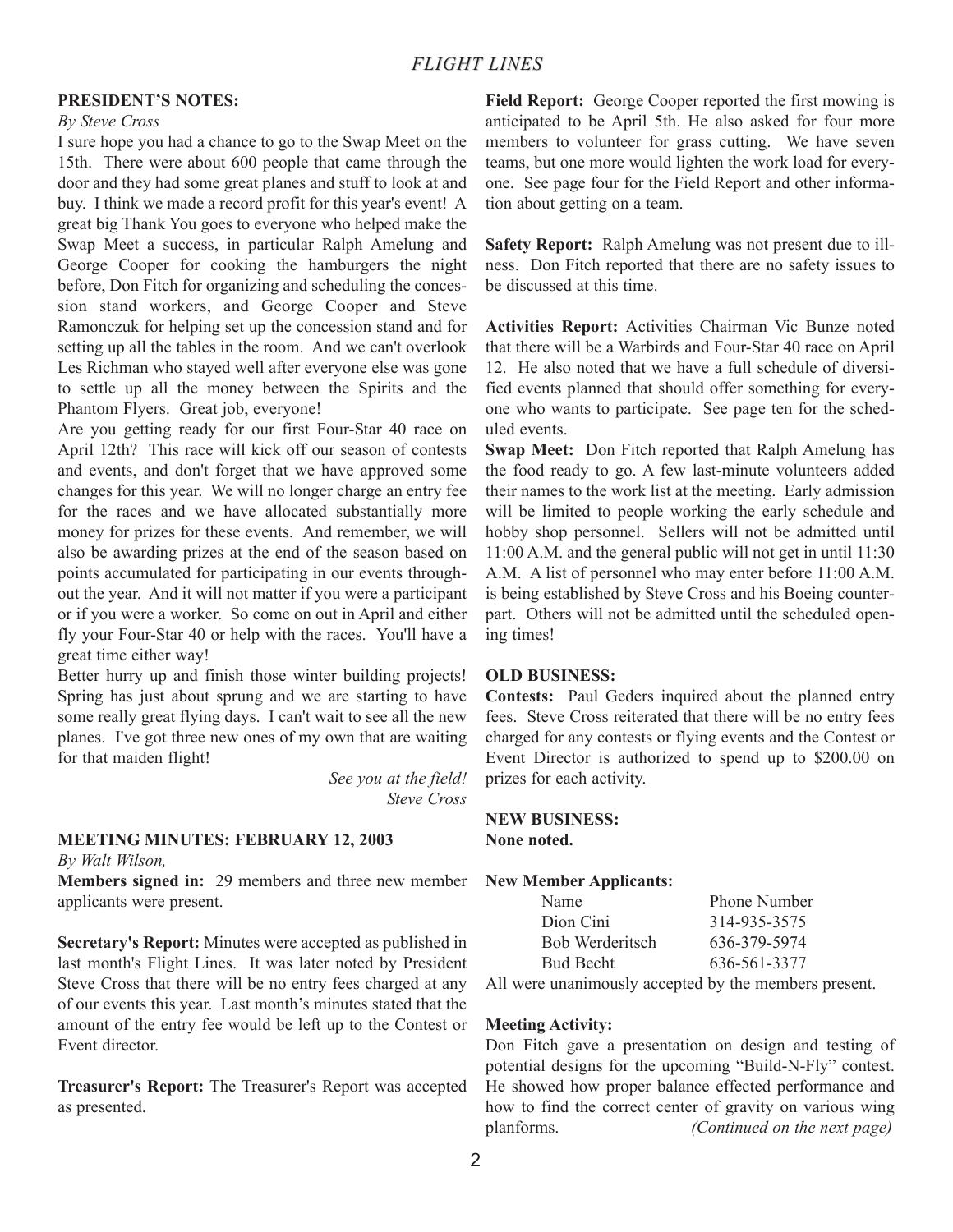## *FLIGHT LINES*

## *(Continued from the previous page)*

Claud Wade discussed his scratch-built Curtiss F9C-2, which was to be used to defend the U.S. Navy dirigible "Macon" in wartime.

George Cooper showed his "airplane of the month", a Dynaflite Spitfire.

Bill Hancock showed his plan-built Supermarine S-5 Schneider Cup Racer.

Steve Ramonczuk discussed his Great Planes Fokker DR-1 Triplane ARF. See the photos on this and the following page for details.



*New member applicants Dion Cini, Bob Werderitsch and Bud Becht. Welcome to the Spirits!* 



*Steve Cross (left) assists Don Fitch in determining the center of gravity on a potential design for the "Build 'N Fly contest scheduled for October. It was noted that much preliminary design and testing must be put into an aircraft intended for this event, if it is to have any chance at winning.*



*Claud Wade shows his scratch-built Curtiss F9C-2 parasite fighter. It was designed to be suspended from the bottom of the U.S.N. Airship Macon and used for it's defense, in the event of attack. While the aircraft flew well, the concept was soon abandoned. Claud's model is powered by a Fox .50.*



*Bill Hancock built this Supermarine S-5 Schneider Cup Racer from scaled-up R/C Modeler plans. In 1931, the full-scale S-5 was the fastest airplane in the world at 404 MPH. The model has Gee Bee foam floats and is powered by an O.S. .46 FX. He overcame several design problems and is looking forward to the Wright Flyers' Float Fly at Innsbrook on Memorial Day weekend.*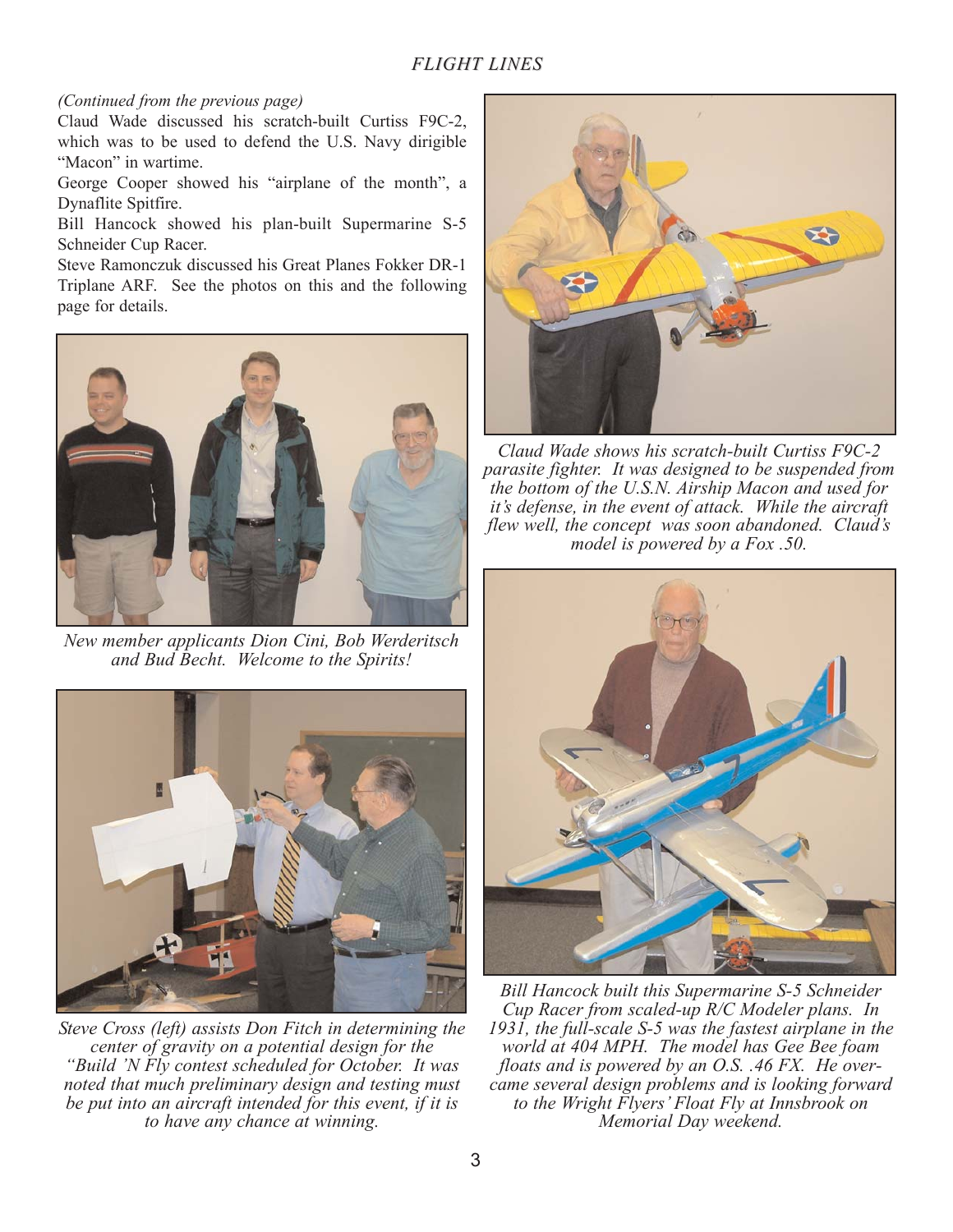## *(Continued from the previous page)*



*Steve Ramonczuk discusses features and problems associated with building his Great Planes Fokker DR-1 Triplane. It took a full afternoon to iron out all the wrinkles when he started work on it. He found the balsa to be inconsistent in hardness and the airframe to be very fragile. It's difficult to pick it up without breaking something. The Enya .80 Four-Stroke is expected to pull it very nicely. He flew the Realflight R/C Simulator Fokker and modified it until he was comfortable with it. He's waiting for milder winds before trying to fly this one!*



*George Cooper with his "airplane of the month", a Dynaflite Spitfire that he built for Eric Riggs. It's covered with Monokote and powered by an O.S. .46 FX. He says it's a good kit and builds very nicely.* 

## **Meeting was adjourned** at 8:15 P.M.

## **FEBRUARY 2003 FIELD REPORT**

*By George Cooper*

We have 28 people signed up for mowing teams. That is only enough for seven four-man teams.

I would like to have at least four additional, and preferably more, sign up so we can have more teams and make less mowing for everyone. There are 28 weeks to mow. You do the math.

Mowing will start April 5 and I will get a few guys together to do that first mowing. The scheduled mowing will then begin April 12 and I will have the teams and schedule ready by the April meeting prior to that date.

C'mon, guys, it is your field. Twenty eight out of some 120 members is a poor turnout, only 23 percent. You will be flying there and want it nicely mowed. VOLUNTEER. Call George Cooper, 636-922-4060 or Pat Keebey, 636-928- 3918 before April 6 and help maintain YOUR field.

*George Cooper, Field Chairman*

## **The Last Word**

#### *By Walt Wilson*

Another Swap Meet has come and gone. It was a great opportunity to see the kind of work other modelers can do and to see old friends from other clubs. When representitives are there from distributors or nationally known mailorder houses, you can see kits and other items that haven't been advertised yet, or that may not be stocked yet by our local hobby shops. I'm currently doing a kit review on a VQ Curtiss P-40 Kittyhawk, made in Viet Nam. The U.S. Distributor for that line is Morris Hobbies and they had a representitive at the Swap Meet with other kits in that line. I've never seen any of the kits advertised, so it was very interesting to see them in the flesh (or balsa). You may also see other products you don't know exist and that may fit needs you didn't know you had. Swap Meets are great fun and very educational. If you sold something or found that long sought item, it's a bonus.

Many years ago, I began corresponding with an Australian R/C flyer who contacted me, by mail, after reading one of my articles. I lost touch with him for about fifteen years. He *called* me on the morning of the day I went into the hospital. He had seen one of my articles in RC Modeler which had my phone number! He called again when I got out of the hospital and we've been corresponding ever since, by email. It's a small world, and you can find something to talk about with modelers everywhere. R/C Modeler sells for \$12.00 (Australian) per issue in Australia! Flying season is here! Go fly!

*Gotta go build*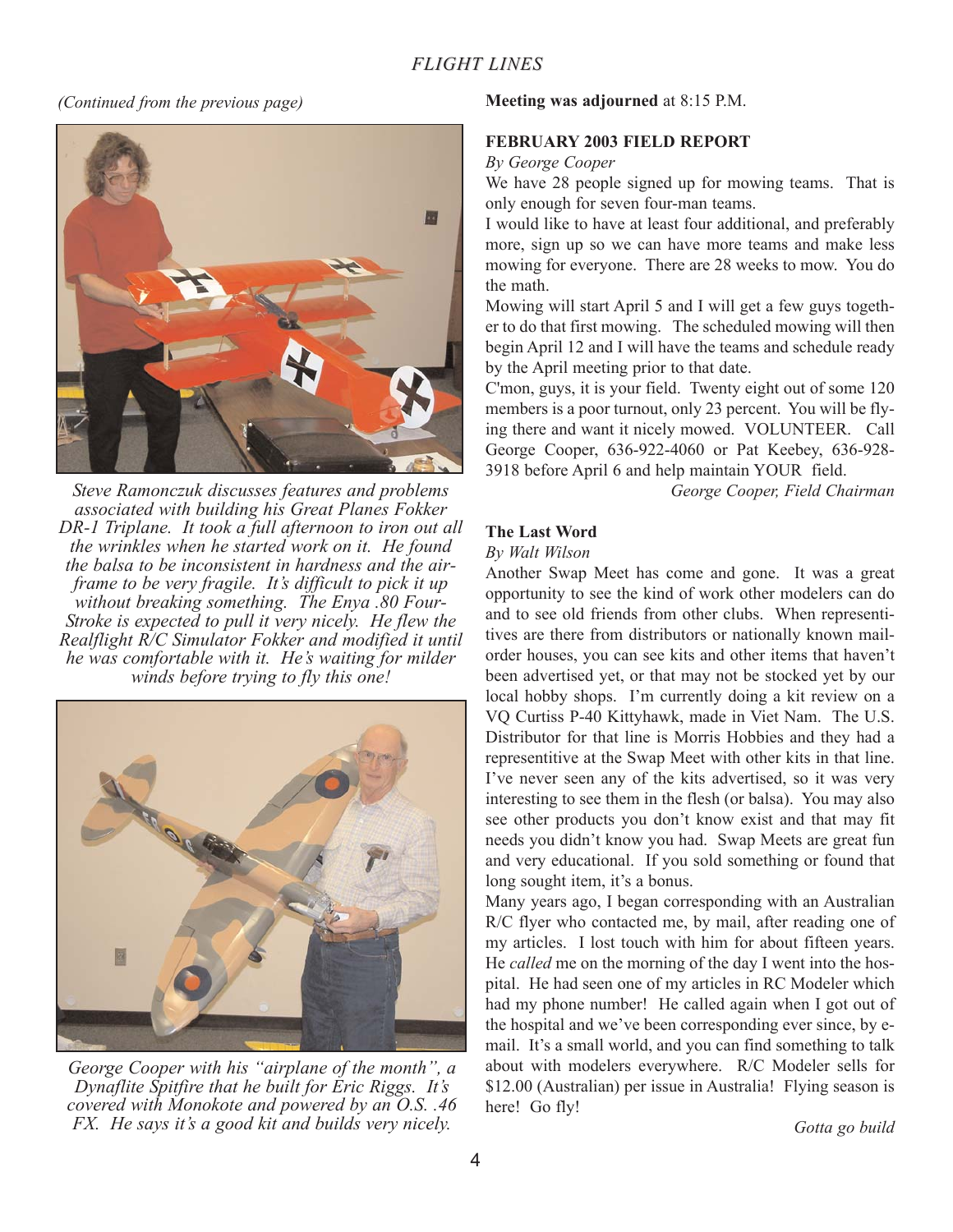## *FLIGHT LINES*